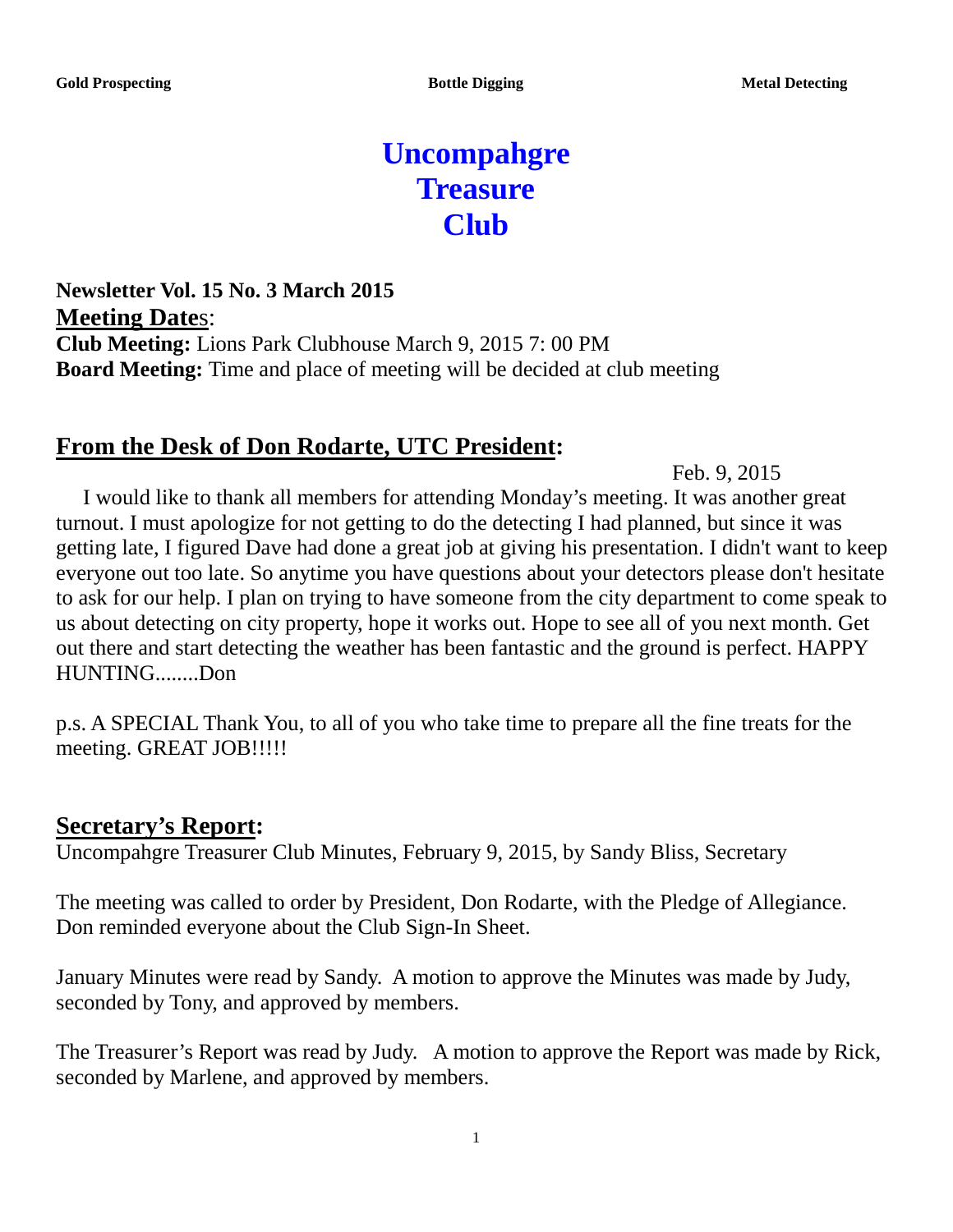Thanks to Don, the club now has a "raffle barrel" for our raffle tickets. Don also explained that he had purchased a Garrett Pin Pointer on EBay. Chances to win the Pointer can be purchased from Rosie for \$2 a square. He called members' attention to available free flyers at the front table, as well as information about a coin show soon to be held in Grand Junction. Don said that Dave of Mr. Detector has a number of magazines available for members to check out.

Name Tags: We now have new name tags that members are to take home and bring back to the meetings. Reminder…be sure to wear your name tag when you are at the claim.

#### **Guests**

A very warm welcome to Jim Colley of Hotchkiss. He reported that he had just purchased a detector and was told about the club by Dave.

#### Guest Speaker – Geologist

Gary reported that the geologist he has been trying to invite to our next meeting has not returned his phone calls. Don said he will attempt to locate a city geologist…someone who can explain the do's and don'ts of detecting in the Montrose.

Don said the new BLM permits are out and there are no changes on the form. Once you obtain your BLM form, fill it out and have Henry Kuntz sign it then return it to the BLM office. BLM should return the form to you quickly. Don reminded members to check all processes you plan to use and date it through December 31, 2015. Be sure to remember to take this form with you (along with your UTC membership card) when you are at the claim.

#### Presentation by Dave Lehmann

Dave handed out information on the use of our detectors, which he covered in his very informative – and entertaining - presentation. A very sincere thanks to Dave for this effort.

After our break, Don reminded members of many safety measures to take when going to the claim…. Be dressed for the weather, take plenty of water, take sunscreen, always be aware of your surroundings, and remember to take your membership card, wear your name tag, and take your BLM permit.

Henry announced that Jim Waugh will now be working on the UTC newsletter. Many thanks to Jim for his help.

And a special thanks to all our generous members who provided such great treats for the evening….Betty, Peggy, Marlene, Rosie – and anyone whose name I failed to get. Please know we truly appreciate you!